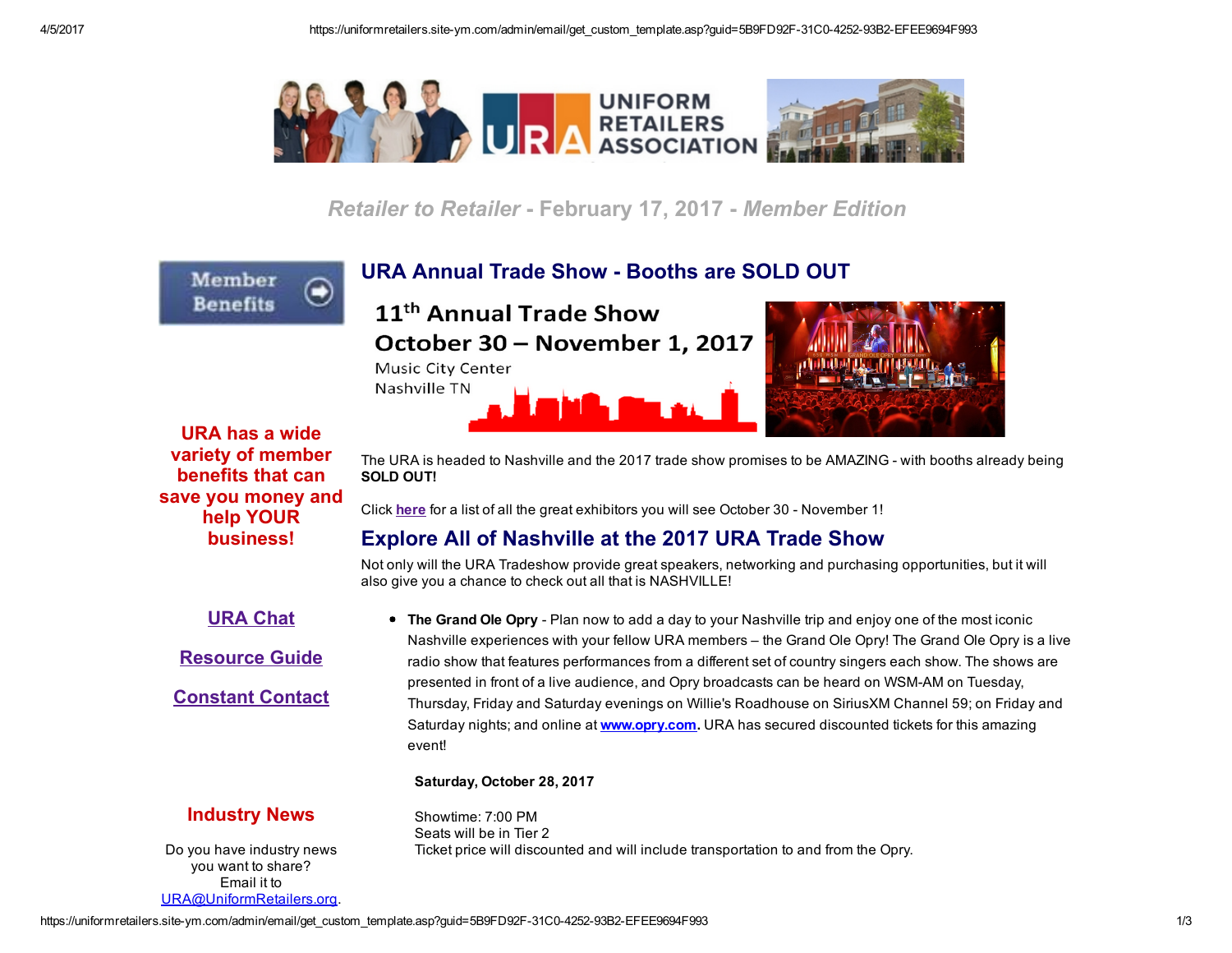4/5/2017 https://uniformretailers.site-ym.com/admin/email/get\_custom\_template.asp?guid=5B9FD92F-31C0-4252-93B2-EFEE9694F993

- Crazy Town This is your chance to party with fellow retailers at the Retailer Party, on Monday, October 30, sponsored by CID. The interior of the bar is eclectic, fun & funky! It contains walls of 5 reclaimed barns, antique signs, enormous hanging guitars, handmade chandeliers and even a Barber's Chair used to take shots & pictures!
- George Jones Museum Experience history and see George Jones memorabilia up close and personal at the Retailer's Welcome Party, on Sunday, October 29, generously sponsored by White Swan. Not only will you see the story of a country music icon but also experience some great drinks at the longest bar in Nashville. All of this with incredible views of the Cumberland River and Nissan Stadium.



## Don't Forget - New 2017 Perfect 10 Coupons!

Don't forget the new year also brought new Perfect 10 Coupons!

The 2017 Perfect 10 coupons have been mailed. Participating companies include: Adar, Barco Uniforms, CID Resources, Cutieful, Diamond Data Systems dba Premier Data, Fabrique Innovations, Green Town Scrubs, Healing Hands, Iguana Med, Koi, Landau Uniforms, MAEVN Uniforms, McCoy Health Science, Med Couture, Melrose Scrubs/Excel Stretch, Nursez Choice, OMG! Scrubs, SPI/Cherokee-Dickies-Heartsoul-Code Happy, Vestagen, VIM & VIGR Compression Legwear, White Cross and White Swan Brands/Jockey Scrubs.

Didn't receive your coupons? Contact [ura@uniformretailers.org](https://uniformretailers.site-ym.com/admin/email/ura@uniformretailers.org) today!







Uniform Retailers Association 1100-H Brandywine Blvd. Zanesville, OH 43701 (866) 775-0080 or (740) 452-4541

[www.UniformRetailers.org](http://www.uniformretailers.org/)